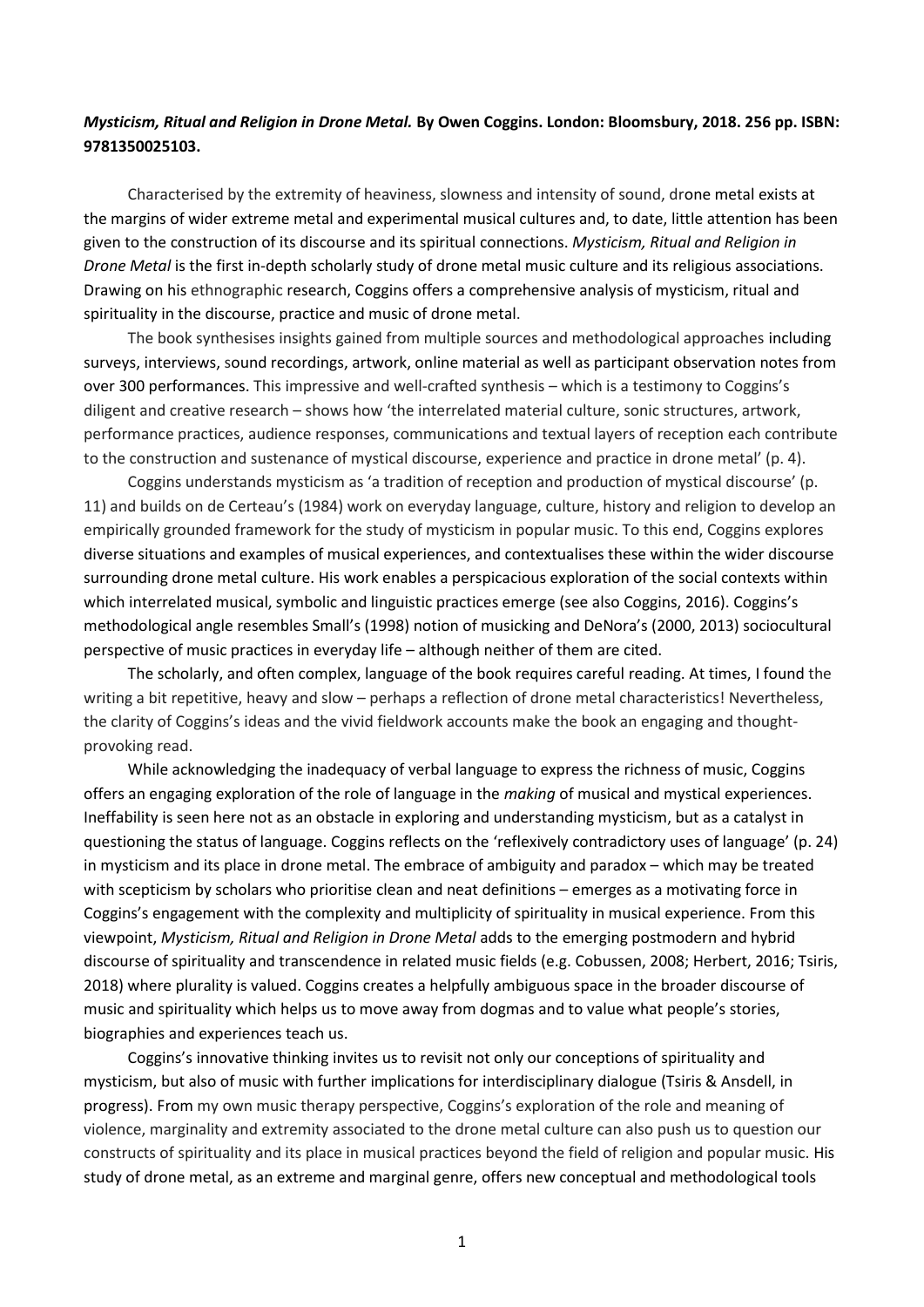for exploring mysticism, ritual and spirituality in relation to other, perhaps more mainstream, musical genres, cultures and discourses (see also Coggins, 2015). This includes professional musical practices within the helping professions. Indeed, a future research area highlighted by Coggins is the 'overlapping discourses of religiosity and therapy, catharsis, healing and well-being, a particularly interesting conjunction given the emphasis on ambivalent but potentially positive conceptions of violence in music' (p. 172).

In contrast to the discourse of spirituality in therapy – where often notions of love, hope, beauty, peace and wholeness are explored in relation to constructs of music's role in spiritual wellbeing – this book explores the role of violence and how noise can become sacred. By doing so, it calls us to re-consider our intuitive assumptions of goodness, and stretches our understanding of the varieties of musical and spiritual experiences within different contexts. Coggins discusses the potential destructive consequences of drone metal and gives examples of audience members who damaged their hearing, had their lung collapsed or experienced other damages to their bodies due to the extreme volumes at concerts. Here, some parallels between the experiences of drone metal audience members and those of sonic torture victims are drawn where commonalities include the listener's disintegration of subjectivity, dissolution of consciousness, alteration of their sense of temporality and the sense of attacking their body. While drawing on Glucklich (2001) and Favazza (2011), Coggins explains how drone metal, when chosen by the participant and 'encoded in ritual contexts' (p. 168), can have spiritual and healing benefits. The fact that the same experiences would have been problematised and perhaps pathologised within a different framework, challenges us to revisit dominant notions of wellbeing, therapy and spirituality. Reflecting the integrity and openness of his research, Coggins stays with the phenomena themselves without trying to normalise or problematise them. He uses sound as his 'starting point for theorizing religiosity' (p. 157) while he engages with critiques, dilemmas and the limits of his research. Although I would have welcomed a greater analysis of drone metal in relation to health, wellbeing, illness and pathology, *Mysticism, Ritual and Religion in Drone Metal* offers an additional perspective to the current knowledge base regarding music, antisocial behaviour (Bushong, 2002), violence and suicidal risk (Lacourse, Claes & Villeneuve, 2001; McFerran & Wölfl, 2015; Stack, 1998) and the new developments in understanding healthy and unhealthy uses of music (Hines & McFerran, 2014; Saarikallio, Gold & McFerran, 2015).

Whether listening to drone metal is spiritually enlightening or destructive to different people, *Mysticism, Ritual and Religion in Drone Metal* is a ground-breaking study of the genre's culture which expands the horizons of our thinking about mysticism, ritual and spirituality in musical experience. I look forward to seeing how this landmark contribution shapes our ever-evolving understanding of the making of new forms of mysticism and ritual in, through and with music.

Giorgos Tsiris Queen Margaret University, Edinburgh, United Kingdom [gtsiris@qmu.ac.uk](mailto:gtsiris@qmu.ac.uk)

## **References**

Bushong, D. J. (2002). Good music/bad music: Extant literature on popular music media and antisocial behaviour. *Music Therapy Perspectives, 20*, 69-79.

Cobussen, M. (2008). *Thresholds: Rethinking spirituality through music*. Hampshire: Ashgate.

Coggins, O. (2015). Experience, practice, writing: A methodological outline of drone metal research. In T. M. Karjalainen & K. Kärki (Eds.), *Modern heavy metal: Markets, practices and cultures (International Academic Research Conference, 8-12 June 2015)* (pp. 354-365). Helsinki: Aalto University.